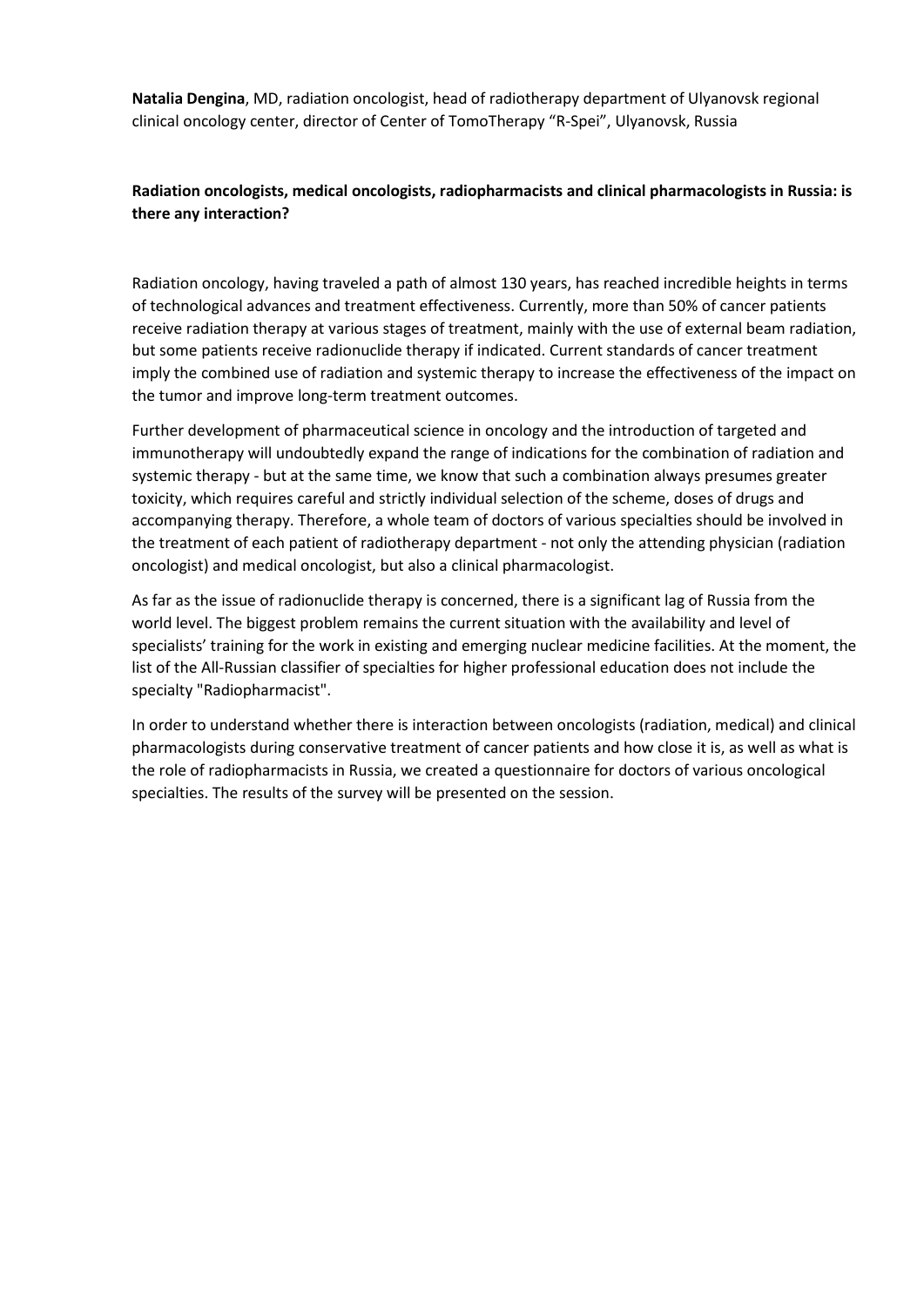## **Abstract – Michal Budinsky, Czech Republic**

## **To be (or not to be) a radiopharmacist**

At the department of nuclear medicine pharmaceutical staff is represented by radiopharmacists and radiopharmaceutical laboratory technicians. Presence of university educated radiopharmacist is required as a guarantee of good radiopharmaceutical practice (GRP). The cooperation of radiopharmacists and radiopharmaceutical laboratory technicians allows manage more difficult radiopharmacy technology in respect of quality and safety.

Call for expert radiopharmaceutical staff is high, availability is rather poor. Situation is different in every state of Europe and even at every department. The involvement of pharmacists in the field of radiopharmacy can vary greatly from country to country depending on national laws and on the type of facility supplying the radiopharmaceuticals. The same is also for educational programs which should prove that enough knowledge of pharmaceutical sciences together with radiation physics provide the essential academic background of a radiopharmacist bearing in mind the dual nature of radiopharmaceuticals as both medicines and radioactive products.

Radiopharmacist, an expert in radiopharmacy, is a respected person for radiopharmacy management at the department of nuclear medicine. Radiopharmacy education from the period of university studies, postgraduate specialized radiopharmacy education and possibility of personal growth can increase interst of pharmaceutical staff in this branch of pharmacy.